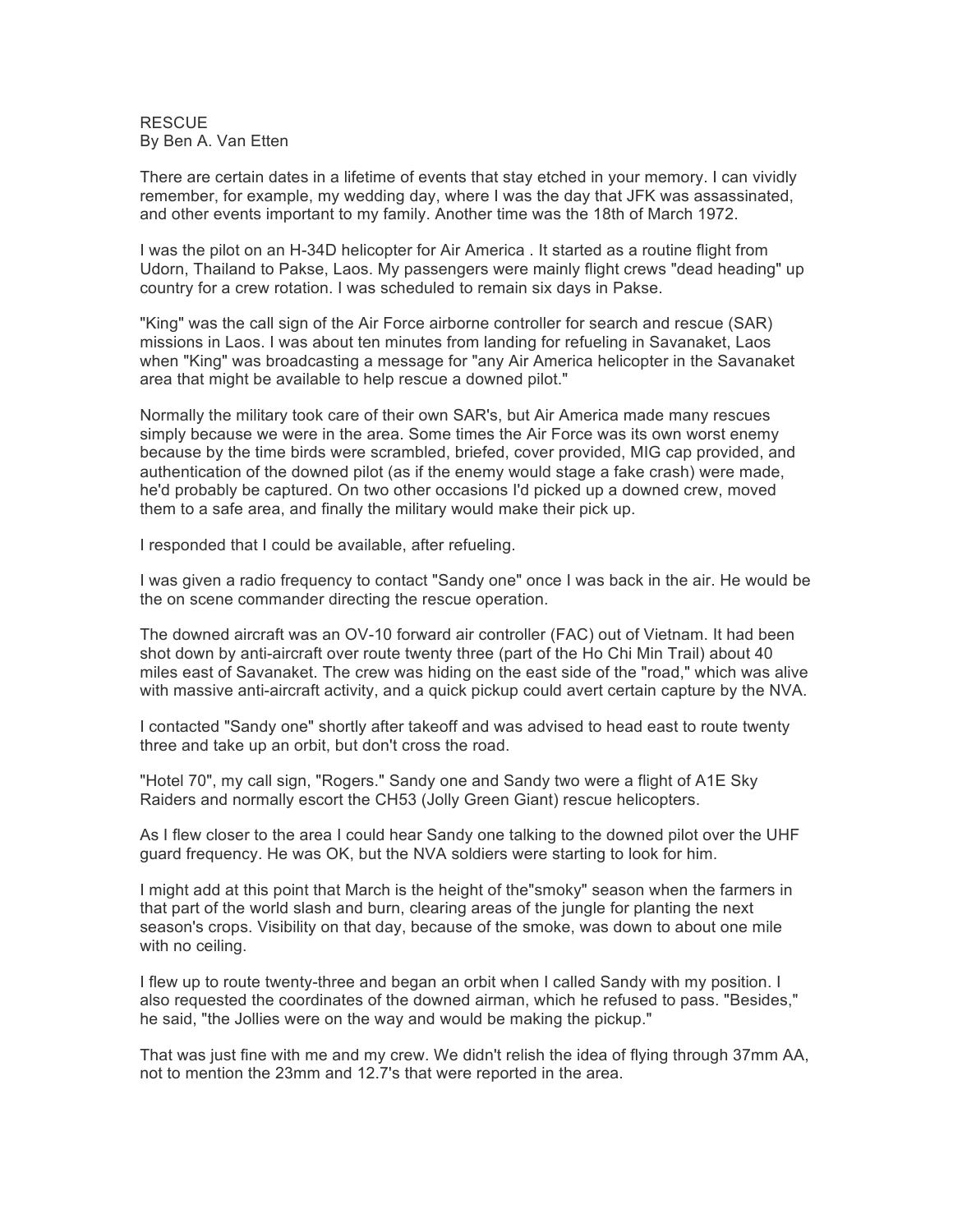Finally, I heard the Jollies call Sandy with an ETA of fifteen minutes. Sandy replied with "continue inbound while I descend toward the target to get a visual on the downed pilot." A few seconds later Sandy's wing man reported ground fire directed toward Sandy one. Sandy replied with "Roger, I heard the shots, but didn't take any hits."

Even though I was only a mile or so away from the pickup point, I had yet to see the Sandies because of the smoke.

The next radio transmission was from one of the Jollies saying with a nervous sounding voice that he needed to RTB (return to base) because of a fluctuating gauge (probably his blood pressure). Number two came back with "I'm right behind you." He sounded relieved.

I called Sandy again and requested the coordinates.

He was going to make another pass over the area and would get back to me.

Again Sandy two broadcasting "You're receiving fire."

Sandy one answered, "I've been hit and I'm on fire!"

I interjected at that point to turn to 270 before bailing out.

"Negative, I'm heading south and ejecting right now!"

Obviously, I wanted him to head west toward us and bail out on the west side of route twenty three. We hadn't had a visual on him yet. As he was making his last transmission I turned the UHF homing switch that showed his position from us as 080.

I was orbiting at 3000 feet and nosed over to descend to tree top level, before crossing the road.

The other two crew members (Captain B.J. Ruck, my co-pilot, and Flight Mechanic Jim Nakamoto) both agreed to go on with the rescue. There was no doubt that this one could definitely turn into a "rotten sandwich." We all needed to be on the same sheet of music.

Another Air America H34 crewed by Bill Johnson and Dave Ankerberg arrived as my backup and would remain in orbit west of the "trail" while I went in for the pickup.

We were low level with the wheels inches from the tree tops, heading 080, pulling lots of power, maintaining max air speed (above VNE, no doubt). When we crossed route nine, which seemed like a four-lane highway, we were exposed much longer than we'd anticipated. It took about ten to fifteen seconds to cross! The "pucker factor" was also "red lined," but we never heard a shot! Back over the trees we breathed a bit easier.

Looking ahead through the smoke and haze we could see the fire and black smoke bellowing from Sandy's wreckage. I turned a few degrees left figuring that the plane probably flew on for a few seconds after the pilot ejected.

About that time Sandy one called on his survival radio that he could hear us and that we were headed straight for him. I spotted his orange parachute and noted with some dismay that he was hanging about fifty feet up in a tree!

I settled to a low hover over him for a hoist pickup with the jungle penetrater. Jim operated the hoist as I hovered the aircraft. B.J. had his Uzzi, loaded, on his lap, watching out the left side. (As if the Uzzi would do us much good against a squad of pissed off NVA soldiers with AK47's)!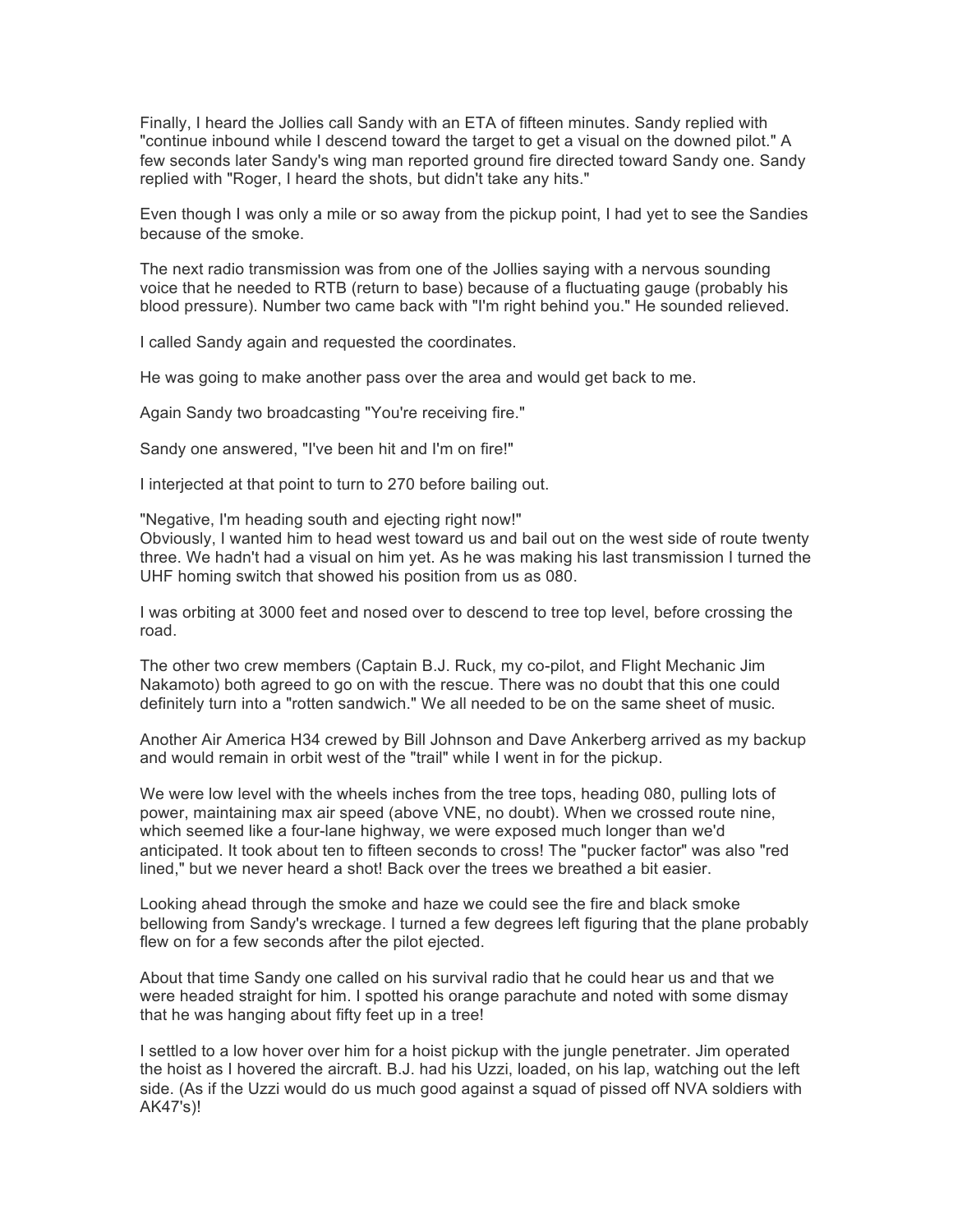Sandy two was in a tight orbit over us. We felt good about that, those A1E's packed a lot of fire power!

The pilot was looking up at us with a big grin as Jim worked the hoist to lower the penetrator. I was thinking it was a bit early for celebration, we had a long ways to go.

This particular hoist only had one speed, slow. It seemed to take forever for it to get to him.

Meanwhile, we were expecting the bad guys to come running out of the jungle with guns a blazing. Under the triple canopy the ground appeared open.

Jim came over the intercom and advised us that our grinning pilot couldn't reach the penetrater! Jim was trying to swing it to him, but because of the dense tree foliage, it wasn't happening.

About that time we heard the first round explode above us! I'm not sure if "Charley" was shooting at our cover A1E or was trying to lob an air burst at us. Anyway, times were a bit tense.

We retrieved the hoist while the pilot was able to rappel to the ground, unhook from his survival pack, and move to a more open area.

We moved over him again, lowered the penetrater, he hooked up and we began the extraction. A second explosion was heard overhead. It sounded close!

To add to our concerns, the 30 minute low fuel light had been illuminated for approximately 20 minutes. We finally got him into the aircraft and figured that we'd been hovering there for 34 minutes! Luck was with us, the bad guys were still a no show.

I gave "King" a call to let him know we had "Sandy one" on board and were heading out.

King advised us not to re-cross in that area, but to head south and cross the road near the town of Saravan where it was safer. Unfortunately we were too low on fuel to go far. If we were going to run out of gas, the west side of the road was our best option. I advised "King" that we'd have to cross at the same area where we came in.

I'd radioed to have a drum of fuel brought out. After crossing route twenty three (again without incident) we rendezvoused with the other chopper, landed in a field, and hand pumped 55 gallons of gas into what must have been only fumes left in the tank. While we were refueling, we were all feeling pretty good about saving the downed pilot, but mainly we were glad to still be alive. Being the nice guy I am, I decided to have a little fun with the pilot. There was a rumor going around (with the Air Force) that Air America crews received a \$10,000 bonus when we recovered a downed airman. Not true.

I got with the pilot and told him that we wouldn't be taking him directly back to his base (NKP, Thailand) and would be going on to Pakse. Of course at that point anything I said would have been fine with him. I further explained that he was worth ten grand to me and my crew and we hadn't been paid for our last rescue. So we wanted to make sure we turned him over to the right person to get credit for the bonus. He bought it all, hook, line and sinker.

With in an hour we landed at the Pakse Airport, turned the happy pilot over to his Air Force representative, and reported in to our "customer," Jim Butler. Jim (call sign "Grey Fox") told us to assemble in the briefing room. We had a mission (exfill) in the Bolivans plateau. Another hot one to finish out the day, 18 March 1972.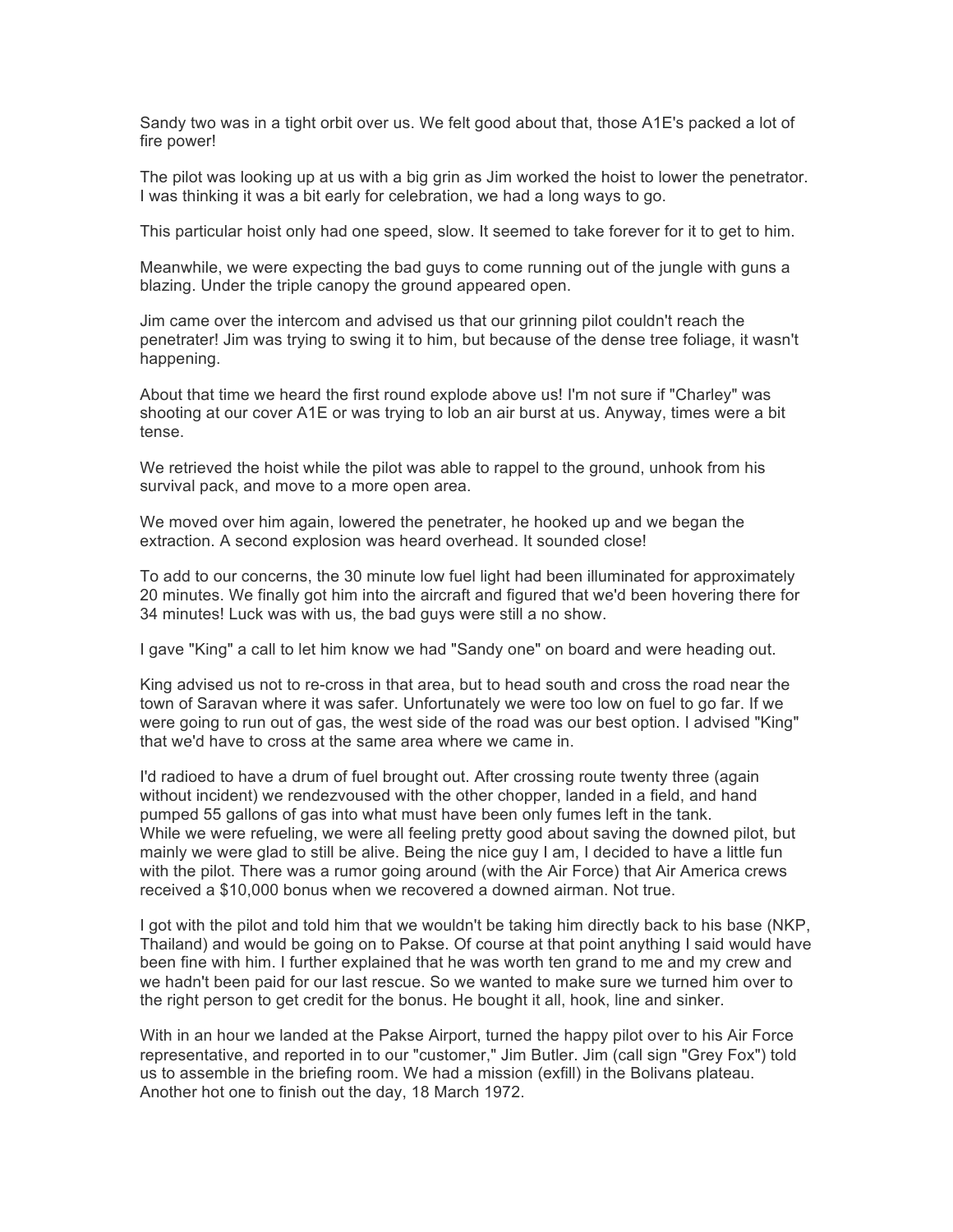Three helicopter crews were assembled in Jim Butler's briefing room. A battalion of Lao soldiers have been under daily attack by NVA artillery and have about thirty wounded soldiers to be picked up. They were located on the Bolivan plateau and were on the move to an area that would be safe enough for a helicopter pick-up. The LZ would be on a high open area about thirty miles east of Pakse.

I was going to be the flight leader in "Hotel 70", with the other two H-34's to follow close behind. The third aircraft would remain high and become the SAR aircraft in case one of us was shot down. Piece of cake!

Then into the room came the "customer", a CIA case officer named Jim Lewis (call sign "Sword").

The plan was Jim would ride in my bird, be dropped off at the pick-up zone, sort out the wounded while we orbited over head, and call me in when they were ready. We'd land one at a time. If the first aircraft didn't receive any fire the second would land and pick-up more wounded. We'd continue making trips until all of the wounded were picked up, or we started to receive fire.

On the Bolivans the enemy (NVA) had artillery and some light armor. The Lao and Thai soldier's were not as heavily armed. All they had was limited air support when the weather permitted and, of course, Air America.

The Pakse airport is located on the Mekong River and during that period was a relatively safe area. About fifteen miles east, where the high plateau of the Bolivans begin, was pretty much controlled by the enemy. The Royalists (Lao Army) had occupied most of the plateau (at least the populated areas) until late 1971. Gradually, the NVA had pushed the Royalists out and by March of 1972 controlled most of the Bolivans.

After about fifteen minutes of flight time we were nearing the landing zone. We remained high and looked for the proper signal panel to appear on the pad. A white "O" was put out and I could see about thirty soldiers standing around the LZ. The fact that they were not hidden from view meant that there probably hadn't been any recent enemy contact.

I dropped off "Sword" while the other two H-34's remained high over-head. The landing caused a great deal of brown dust which would definitely alert any enemy in the area that a chopper had landed.

In about five minutes "Sword" called that they were ready for the first aircraft- me. The litters with the wounded were lined up next to the pad where I landed; again, creating a large cloud of dust.

I kept the RPM up and the aircraft light on the struts, expecting incoming fire at any time. The wounded were being loaded when I heard the first explosion about three hundred meters behind us!

I would wait about ten seconds before taking off, giving "Sword" a chance to get in the aircraft. I figured that if a second round was fired, it still wouldn't hit us (hopefully).

There were several litters and walking wounded at the doorway when the seconded round hit. Right in the middle of the troops next to the aircraft! Five feet left and we would have been history.